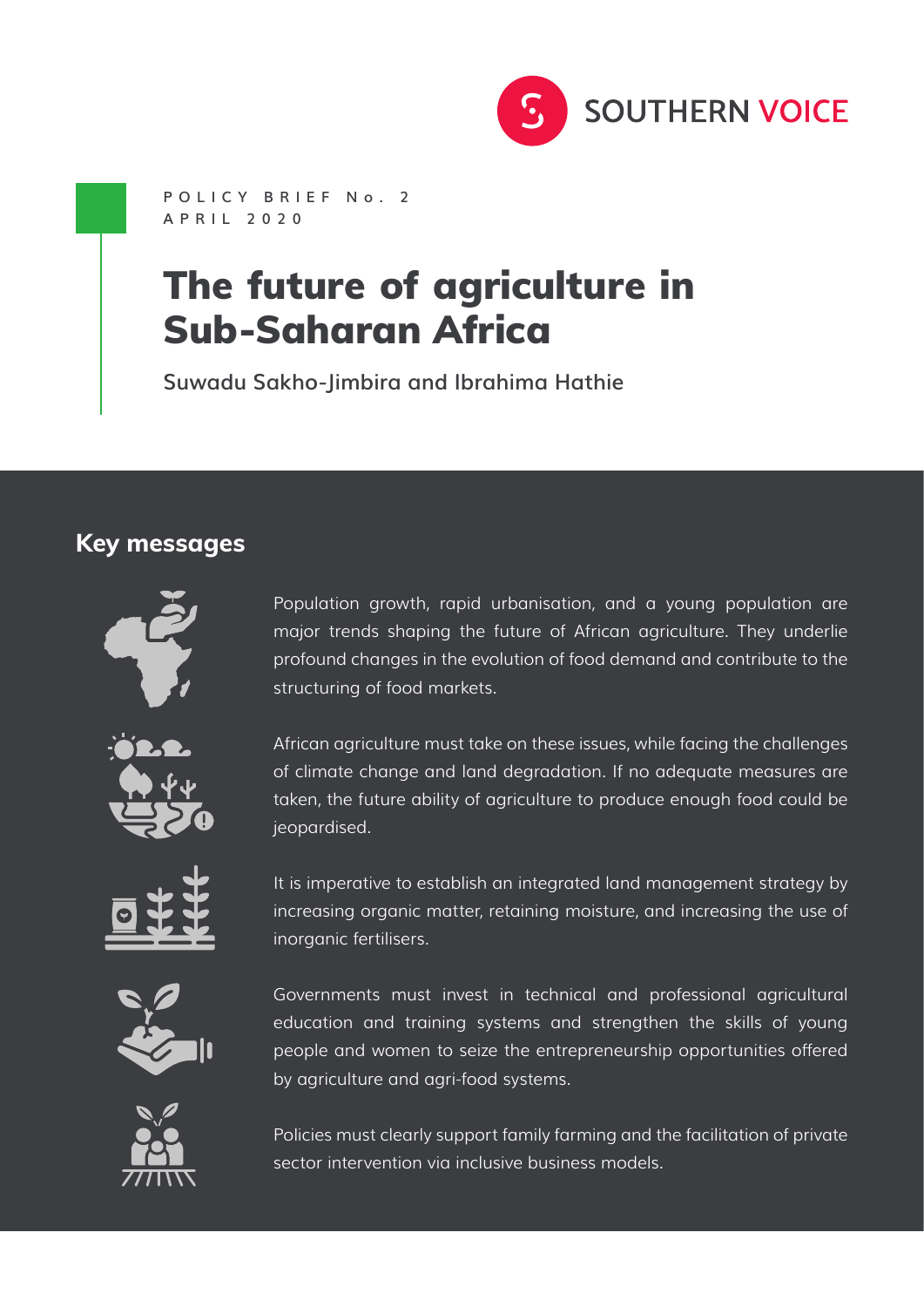## **Introduction 2**

For several decades, Sub-Saharan Africa (SSA) has faced multiple challenges, including rapid population growth, rampant urbanisation, climate change, and chronic food insecurity. In recent years, significant progress has been made. Agriculture has again become a priority in the development agenda, with the Maputo and Malabo Declarations, as well as the 2030 Agenda for Sustainable Development.

The African Union Assembly of Heads of State and Government, through the Maputo Declaration in 2003, adopted the African Union Comprehensive Africa Agriculture Development Programme (CAADP) to improve food security and nutrition, and increase incomes in Africa's agriculture-based economies. CAADP increased annual national budgetary allocations for agriculture to at least 10% to ensure a growth of the agricultural output of at least 6% annually.

The 2014 Malabo Declaration made seven specific commitments to achieve accelerated agricultural growth and transformation to share prosperity and improve livelihoods. Among these, African Heads of State and Government made a commitment to ending hunger by 2025 by doubling productivity, halving post-harvest losses, and significantly improving nutrition.

More recently, the 2030 Agenda strives to end hunger, achieve food security, improve nutrition, and promote sustainable agriculture. The Agenda seeks to double the agricultural productivity and incomes of small-scale food producers, in particular women, indigenous peoples, family farmers, pastoralists and fisherfolks, as well as ensure sustainable food production systems.

In SSA, millions of family farms have increased their capacities and improved their incomes, while soliciting renewed interest from private companies. In this changing context, what does the future of African agriculture look like? Will it be able to meet the demand of a population whose preferences are changing profoundly? What are the critical policy

**Agriculture has again become a priority in the development agenda, with the Maputo and Malabo Declarations, as well as the 2030 Agenda for Sustainable Development.**

**College** 

action points to facilitate the transformation of the African agriculture? The following section will take stock of the major trends affecting SSA agriculture. It will be followed by an analysis of the possible trajectory of agriculture. Finally, recommendations will focus on the identification of policies likely to put SSA agriculture on a good launching pad for future growth.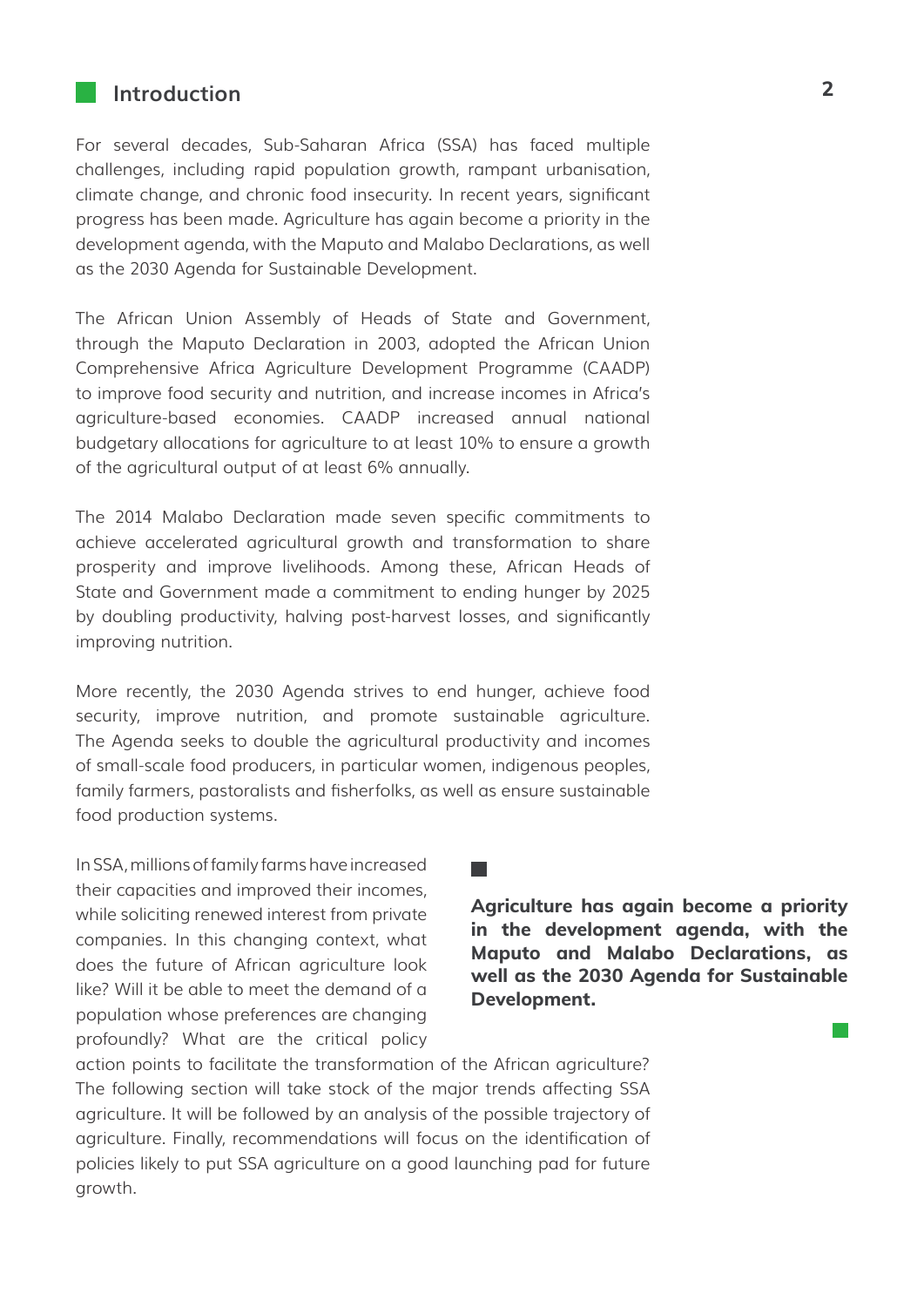### **Population continues to grow in Africa, despite a global slowing pace**

Africa is the fastest growing region in the world. With 2.2 billion people expected by 2050 and more than 4 billion by 2100, Africa is the only region where the maximum population size will not be reached within this century: it will expand even beyond (FAO, 2017). SSA could account for more than half of the world's population growth between 2019 and 2050, with a projected addition of 1.05 billion people. In fact, SSA's population is growing at 2.8% a year, double the rate of South Asia, four times the rate of East Asia and the Pacific, and about 50% higher than the Middle East and North Africa region (Mabiso & Benfica, 2019).

Furthermore, the issue of fertility is crucial. Future population growth in Sub-Saharan Africa is highly dependent on the path that future fertility rates will take. Indeed, this region has the world's highest level of total fertility, even if it has declined at a very slow rate from 6.3 births per woman in 1990 to 4.6 in 2019. The rapid population growth of most countries in Africa since the 1960s is mainly due to the later, and slower demographic transitions and fertility declines they have experienced compared to other countries in the world (Bongaarts & Casterline, 2012; Guengant, 2007; Guengant, 2012; and Guengant & May, 2011a).

Rapid population growth, fuelled by high fertility rates, is driving an increased demand for food. Therefore, the second sustainable development goal to end hunger by 2030 is challenging. It is important to reflect on the future of agriculture and its ability to satisfy growing food demand, particularly for Sub-Saharan Africa, where 60% of the population is smallholder farmers.

#### **Africa still predominantly rural, despite the fastest urbanisation rate**

Rapid population growth is also accompanied by unprecedented urbanisation. As highlighted in the State of the World Population in 2007, the world crossed a threshold by reaching a momentous milestone. The number of people in urban areas exceeded the number of rural dwellers for the first time. According to World Urbanisation Prospects in 2018, 55% of the world's population resided in urban areas, corresponding to 4.2 billion people, compared to 3.4 billion in rural areas.

Africa is the second fastest urbanising region around the world, after Asia. From 14% in 1950, Africa's rate of urbanisation sits presently at 42%. 50% of Africans are expected to reside in urban areas by 2035 (AUC/OECD. 2018). This urbanisation rate is expected to continue growing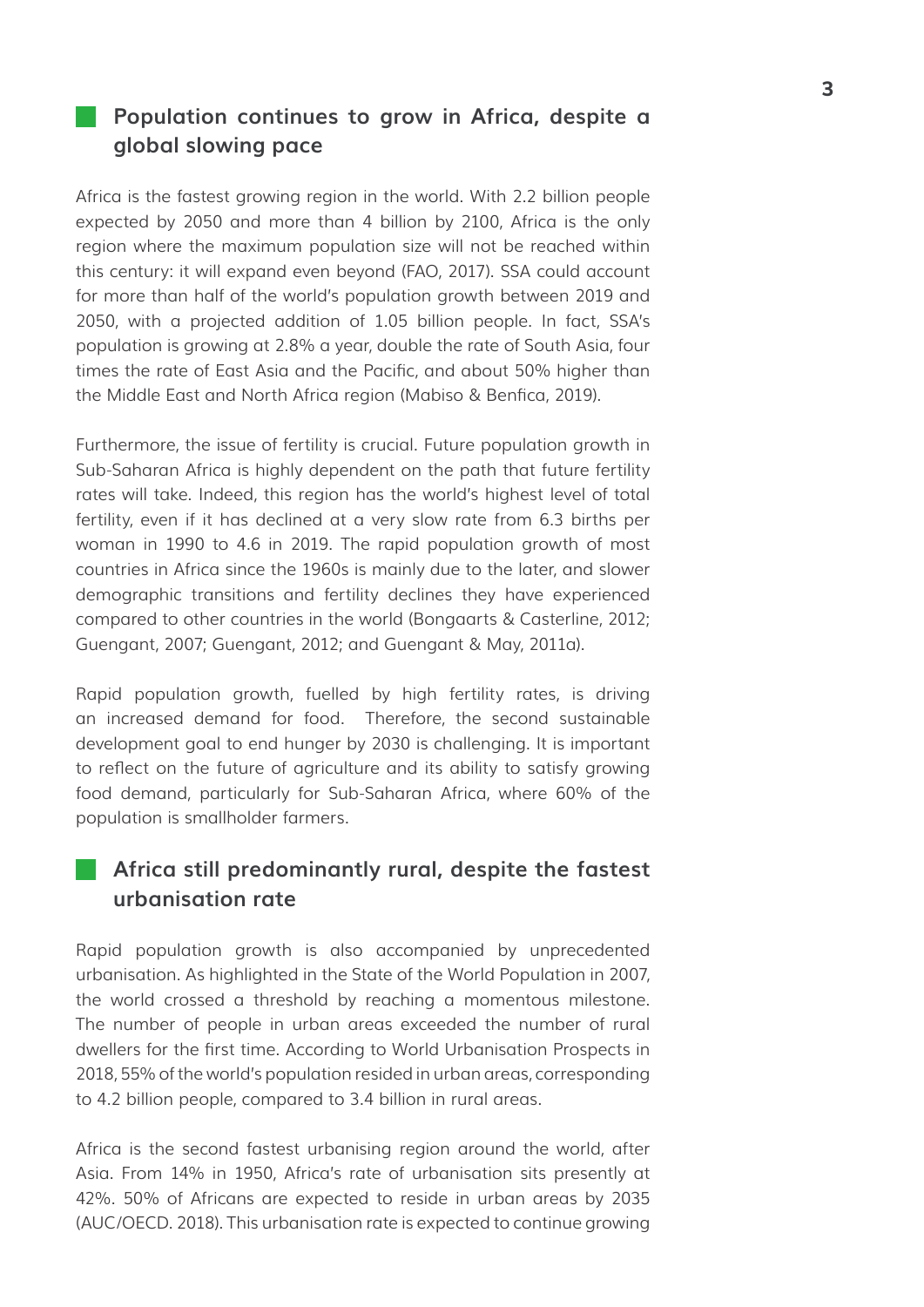even beyond 2035: the region should reach 56% urbanisation by 2050 **4** (Cockx, L., et al. 2019). Africa's urbanisation occurs mostly in peri-urban areas, illustrated through the growth of its megacities and towns. Indeed, cities and towns with less than 500,000 residents accounted for 67% of urban growth between 2000 and 2018 (AUC/OECD. 2018). Forecasts from Mckinsey Global Institute reveal that the number of African cities with more than five million inhabitants will rise from 6 to 17 between 2015 and 2030, and cities with more than 10 million people will increase from  $3$  to  $5$ .

Although Africa is one of the world's fastest urbanising regions, its rural population still surpasses urban dwellers. As highlighted in the 2018 World Urbanisation Prospects, Africa and Asia are still home to nearly 90% of the world's rural population in 2018. Africa's rural population will continue to grow at a rate of more than 1% per annum beyond 2045, and Sub-Saharan Africa is expected to grow by more than 353 million additional rural dwellers between 2015 and 2050 (AfDB, OECD, UNDP. 2016). In addition, 952 million Africans, corresponding to 82% of Africa's population, live at such a rural-urban interface<sup>1</sup>.

It is widely recognised that the rapid urbanisation of SSA is playing an important role in changes in food demand, including markets and distribution systems. According to projections, the value of urban food markets in SSA will grow from USD150 billion to USD500 billion between 2010 and 2030 (FAO, 2017a). Furthermore, there is a close relationship between rapid urbanisation and the growth of the middle class. Evidence shows that the African middle class will drive demand for higher-value agricultural products and value-added products from the processing sector (Reardon et al., 2013; Badiane, 2014). With increasing demand for processed food and higher value agricultural products, private sector and local entrepreneurs should play a key role to ensure adequate transportation, processing and market facilities. Increasing urbanisation, and the resulting changes to food demand, presents a great opportunity for the future of agriculture, particularly in Africa, if smallholder farmers are not left behind at the benefit of large processors and agribusinesses.

As shown in studies and reports, one of the key characteristics of the urbanisation pattern in Africa is the youth bulge and a large informal economy. Urbanisation and demographic transition in Africa – two of the region's megatrends – call for a paradigm shift toward youth-centred sustainable development (Siba, 2019).

According to Akkoyunlu (2015), the rural-urban interface is one in which rural and urban economies depend on, and complement 1each other.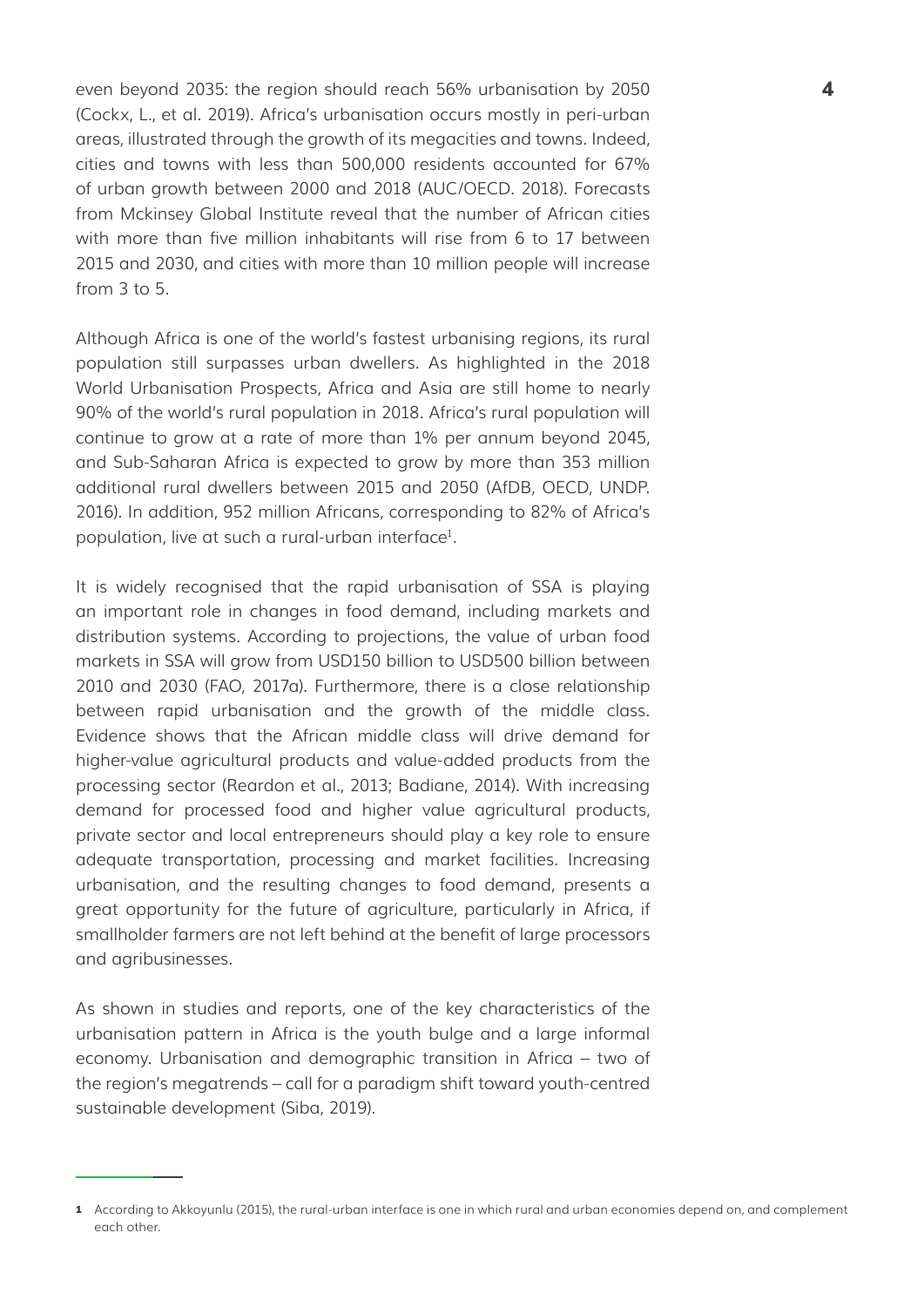#### **Youth bulge and demographic dividend in Africa 5**

Africa has witnessed a significant growth of its youth population over the last decades. With 70% of the population aged below 30, a median age of 18.3, and 226 million people aged between 15 and 24, Africa has the youngest population in the world. The number of working-age youth in Africa is unprecedented; on average 29 million additional young people will turn 16 every year between now and 2030 (AUC/OECD. 2018). By some estimates, the working-age population in Africa is expected to grow by close to 70%: approximately 450 million people between 2015 and 2035. The region will have 362 million young people aged 15-24 years by 2050 (WEF, 2017). Today, in most African countries, the youth aged 15-29 represents more than 40% of the adult population, a phenomenon known as the 'youth bulge' (Guengant & May, 2013).

**Talling** 

The youthfulness of Africa's population, while presenting challenges, could be a good opportunity for the continent if youth employment and the demographic dividend are well addressed. By 2030, the increase in labour supply could create a first 'demographic dividend' and boost Africa's annual growth of GDP per capita by up to half a percentage point, assuming constant

**If the demographic dividend will close for several African countries by 2030, it is important to invest in youth entrepreneurship and technological innovation to seize the opportunity in the coming ten years.**

output per worker (AfDB, OECD, UNDP. 2016). By 2030, this demographic dividend could contribute 10-15% of Africa's gross GDP volume growth (Ahmed et al., 2014). If the demographic dividend will close for several African countries by 2030, it is important to invest in youth entrepreneurship and technological innovation to seize the opportunity in the coming ten years.

In terms of employment, rural youth particularly in Africa are still primarily engaged in agriculture, while in urban areas most of them are in the informal sector. Evidence shows that rural youth in Africa are farming and the proportions of youth labour forces expected to be farming in the coming decades will remain high, albeit declining in the long run (Mabiso & Benfica, 2019). About 40% of African youth work in the agriculture sector. Several opportunities could be seized by youth if agriculture in the future provides decent and attractive jobs to young people, while fostering rural entrepreneurship. Investing in technology has the potential to attract young rural men and women in agriculture.

Despite their significant contribution to agriculture, women work on subsistence crops, and are less involved in higher value-added activities. They are also disadvantaged and face greater challenges in terms of decision-making power and control over productive resources such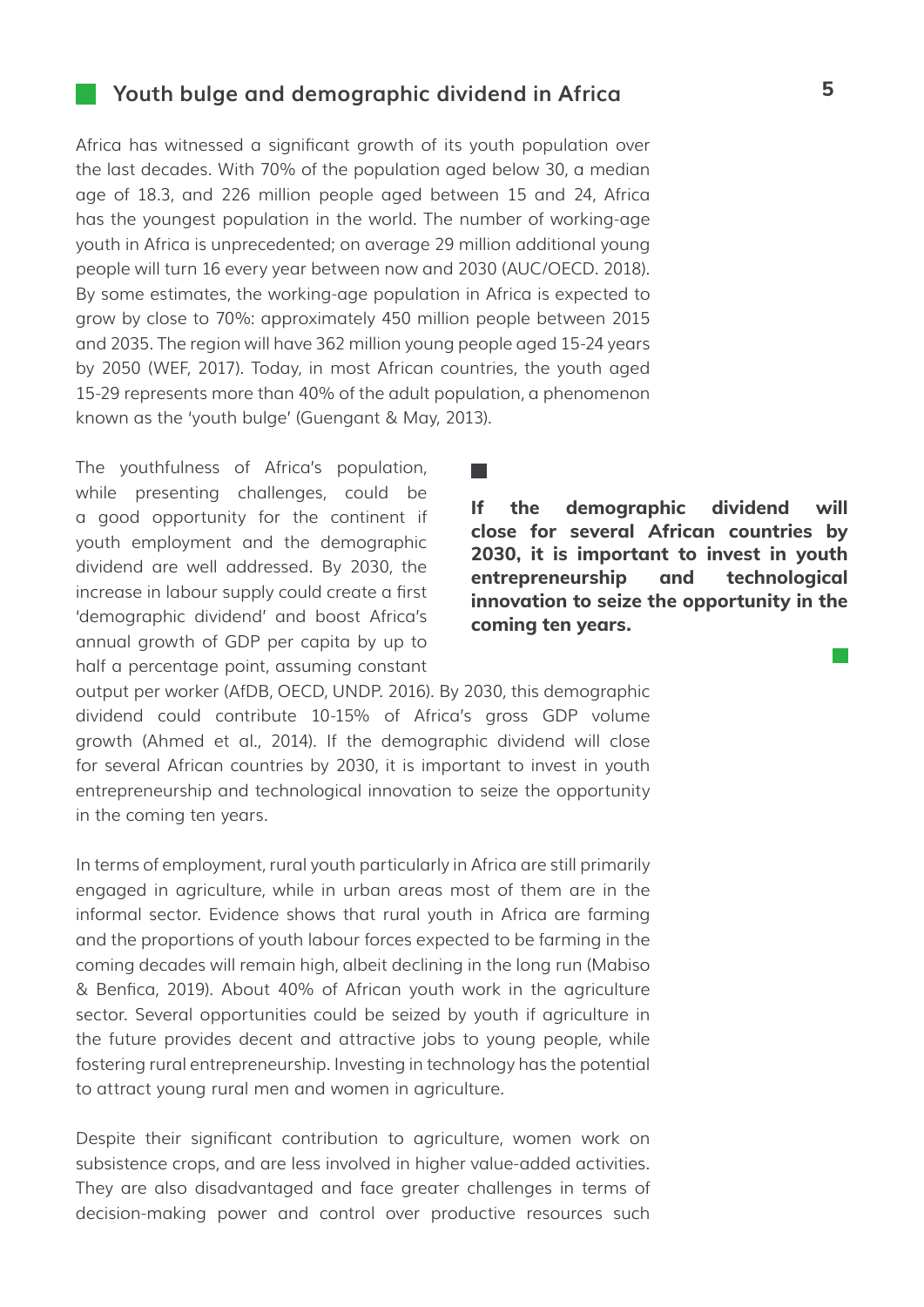as land, which limits their access to credit and financing. Because of **6** their involvement in other household activities, women have less time to devote to farming activities. Women's limited access to productive resources have negative impacts on their agricultural productivity, and consequently the incomes they can generate from agriculture. In Sub-Saharan Africa, the levels of agricultural productivity for female farmers are 20 to 30% lower compared to that of male farmers because of the gender gaps regarding access to resources (FAO, 2011).

## **Population growth, urbanisation, youth bulge and women empowerment: implications for the future of African agriculture**

The increase in the density of the rural population in most of the SSA countries is exerting increasing land pressure and deeply affecting agricultural systems. We are therefore witnessing a reduction in the size of farms, and their fragmentation. In some parts of the world, such as Asia, a similar situation has led to agricultural intensification, resulting in a consequent increase in agricultural yields. Africa, on the other hand, has followed a different trajectory. The increased population density is associated with more intensive land use without increased fertiliser and irrigation. Thus, the increase in crop intensity explains almost half of the growth in total agricultural production per hectare. This poses a real challenge for sustainable intensification (Headey & Jayne, 2014).

The strong growth of the young component of the population, coupled with land pressures, requires the development of a non-agricultural rural sector capable of absorbing this overflow of labour. However, the rural sector hardly offers young people any prospects in terms of non-farm employment. There are serious difficulties in diversifying outside of agriculture in densely populated rural areas, when these areas need more non-agricultural diversification to absorb the surplus of people looking for jobs.

Several authors (Fine et al., 2012; Losch, 2012; Jayne, Chamberlin & Headey, 2014) show that even under favourable conditions, the nonfarm sector will not be able to generate enough jobs capable of absorbing the young population. Therefore, agriculture will have to provide gainful employment for at least one third of the young African workforce. That's why young people in densely populated areas will need access to better farming technologies and new land. Despite the strong urbanisation, small farming will be a fundamental asset to absorb a large mass of African youth. The exploitation of this opportunity will nevertheless depend on the capacity of public policies to facilitate young people's access to land. With the strong growth of the young population, the intergenerational subdivision of land will limit the possibilities of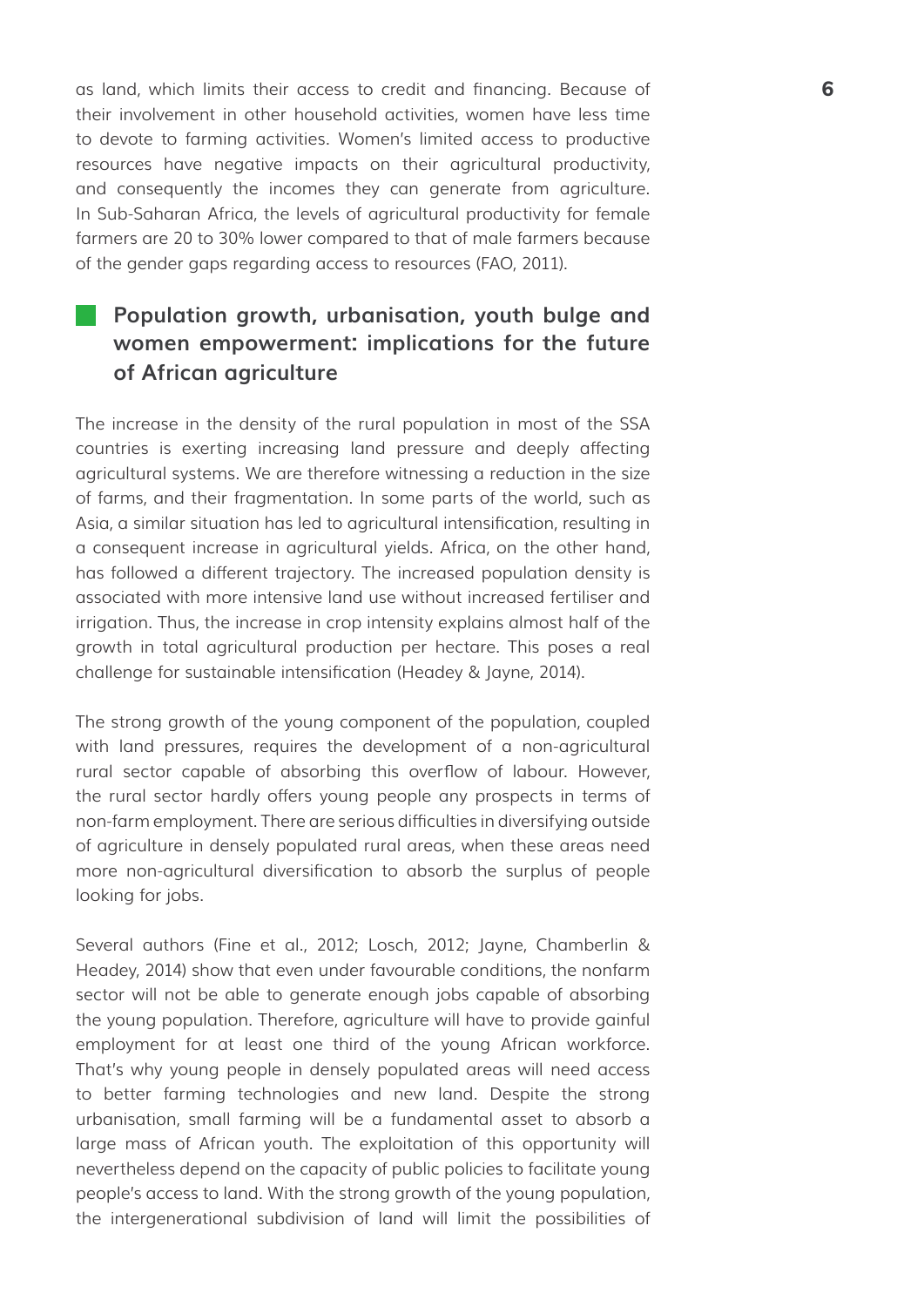young rural people to enter the labour market. With land fragmentation **7** in many countries and concentration in some cases, young people are increasingly unable to inherit enough land to make farming a viable business (Jayne, Yeboah & Henry, 2017).

Women play a critical role in the agricultural sector, from the production to marketing of products. In Sub-Saharan Africa, women comprise 52% of the total population in this sector; they are responsible for approximately 50% of the agricultural labour force and contribute up to 60 to 80% of the region's food (Njobe and Kaaria, 2015).

For women to seize the opportunities offered by the future of African agriculture it is important to improve their agricultural productivity by providing them with adequate productive resources, particularly land, as well as facilitating access to financing. However, increasing women's agricultural productivity alone will never be enough. Attention should be given to investing in women's entrepreneurship skills, involvement in niche markets, and higher value-added activities. In addition to investing in women on the farm, closing the gender gap in agricultural research is also determinant for the future of African agriculture. Agricultural research institutions are developing projects and programs of research that contribute to addressing challenges faced by farmers and proposing innovative solutions. Investing in women's involvement in agricultural research could bring perspectives and insights that are more gender-sensitive in order to overcome the challenges female farmers are facing on the ground. Even though results are still insufficient, efforts are being made towards closing the gender gap in African agricultural research. The number of women in agricultural research increased from less than 9,000 in the year 2000 to more than 15,000 in 2014, an average increase of 24%.

#### **Land degradation and climate change: two daunting challenges**

Land degradation is a serious problem in SSA. According to the Intergovernmental Panel on Climate Change (IPCC) special report, 46% of Africa's land area suffers from degradation, affecting at least 485 million people and costing 9.3 billion USD per year. 70 to 80% of the cultivated areas of the continent are degraded with losses of 30 to 60 kg of nutrients per hectare, per year. The arid and semi-arid zones such as the Sahel region are more affected. In these areas only 3 to 30% of the land is still undegraded (AGNES, 2020).

Land degradation results mainly from climatic and anthropogenic factors. Changes in temperature, intensity of precipitation, windstorms, and the distribution and intensity of extreme weather events are the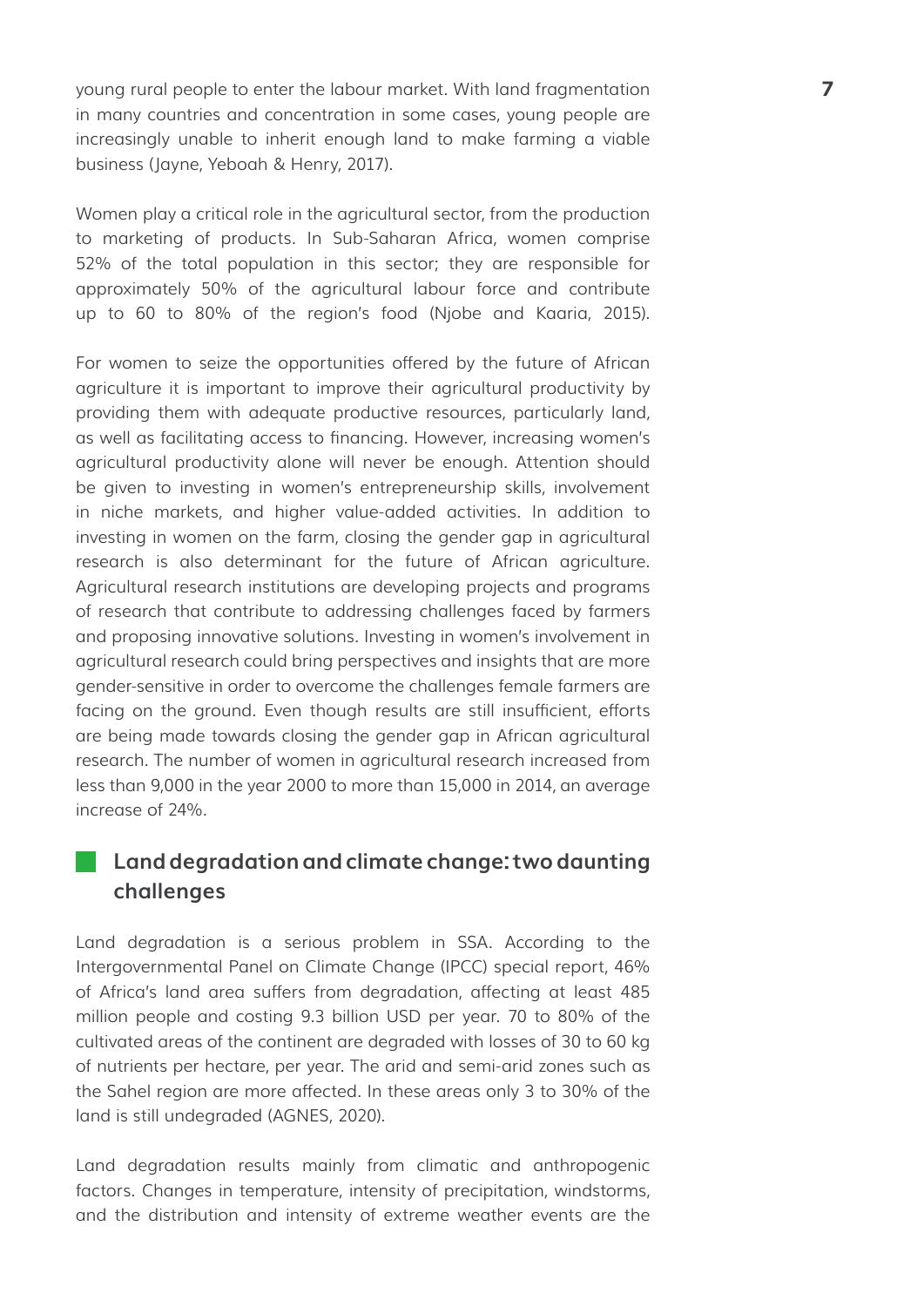main climate drivers of land degradation. Vegetation is in turn strongly **8** marked by changes in rainfall patterns and thus conditions processes leading to soil losses resulting from water or wind erosion. Climate change is expected to significantly reduce the area of agricultural land in parts of sub-Saharan Africa. In Senegal, for example, land degradation affects 64% of arable land due to erosion and salinisation. Nigeria records 30 million tons of soil loss per year while Ethiopia loses about 1 billion tons of topsoil annually due to soil erosion (AGNES, 2020).

Human factors are another important driver of land degradation. Poor agricultural practices exacerbate the processes of erosion and salinisation. Poor management of irrigation and fertilisation accelerates soil pollution, salinisation, and acidification. This is the case of Malawi and Zambia where chemical land degradation has led to 15% loss in arable land in the last 10 years. In several countries in SSA such as Burkina and Gabon, ferruginous and ferralitic<sup>2</sup> soils have been shown to suffer from acidification after approximately 4 to 7 years of continuous exploitation (Doukkali et al, 2018; AGNES, 2020).

Small producers are increasingly confronted with declines in soil fertility. 28% of farmers in rural Africa cultivate land in continuous degradation. The shrinking size of farms under demographic pressure, and fragmentation due to inheritance, forces small producers to cultivate their fields continuously. It is difficult to maintain soil quality in the absence of adequate soil amendment practices, crop rotations, and fallow (Barbier & Hochard, 2016; Jayne & Ameyaw, 2016).

Under certain circumstances, inorganic fertiliser can make up for nitrogen deficiencies, one of the main nutrients extracted from African soils. But this supply of conventional inorganic fertiliser does not solve soil degradation, due to losses of organic carbon and increased soil acidification. Under these conditions, the efficiency of inorganic fertiliser tends to decrease, pushing small producers to reduce their demand. Consequently, the positive effects expected from the use of improved seeds tend to be diminished because plants cannot benefit from the technological package (seeds and fertilisers) on depleted soils.

Faced with this situation, and to increase agricultural productivity in a sustainable manner, research has recommended the use of an integrated land management strategy. This involves rehabilitating the

<sup>2</sup> According to Wikipedia: "Ferrallitisation is the process in which rock is changed into a soil consisting of clay (kaolinite) and sesquioxides, in the form of hydrated oxides of iron and aluminium. In humid tropical areas, with consistently high temperatures and rainfall for all or most of the year, chemical weathering rapidly breaks down the rock. This at first produces clays which later also break down to form silica. The silica is removed by leaching and the sesquioxides of iron and aluminium remain, giving the characteristic red colour of many tropical soils. Ferrallitisation is the reverse of podsolisation, where silica remains and the iron and aluminum are removed. In tropical rain forests with rain throughout the year, ferrallitic soils develop. In savanna areas, with altering dry and wet climates, ferruginous soils occur."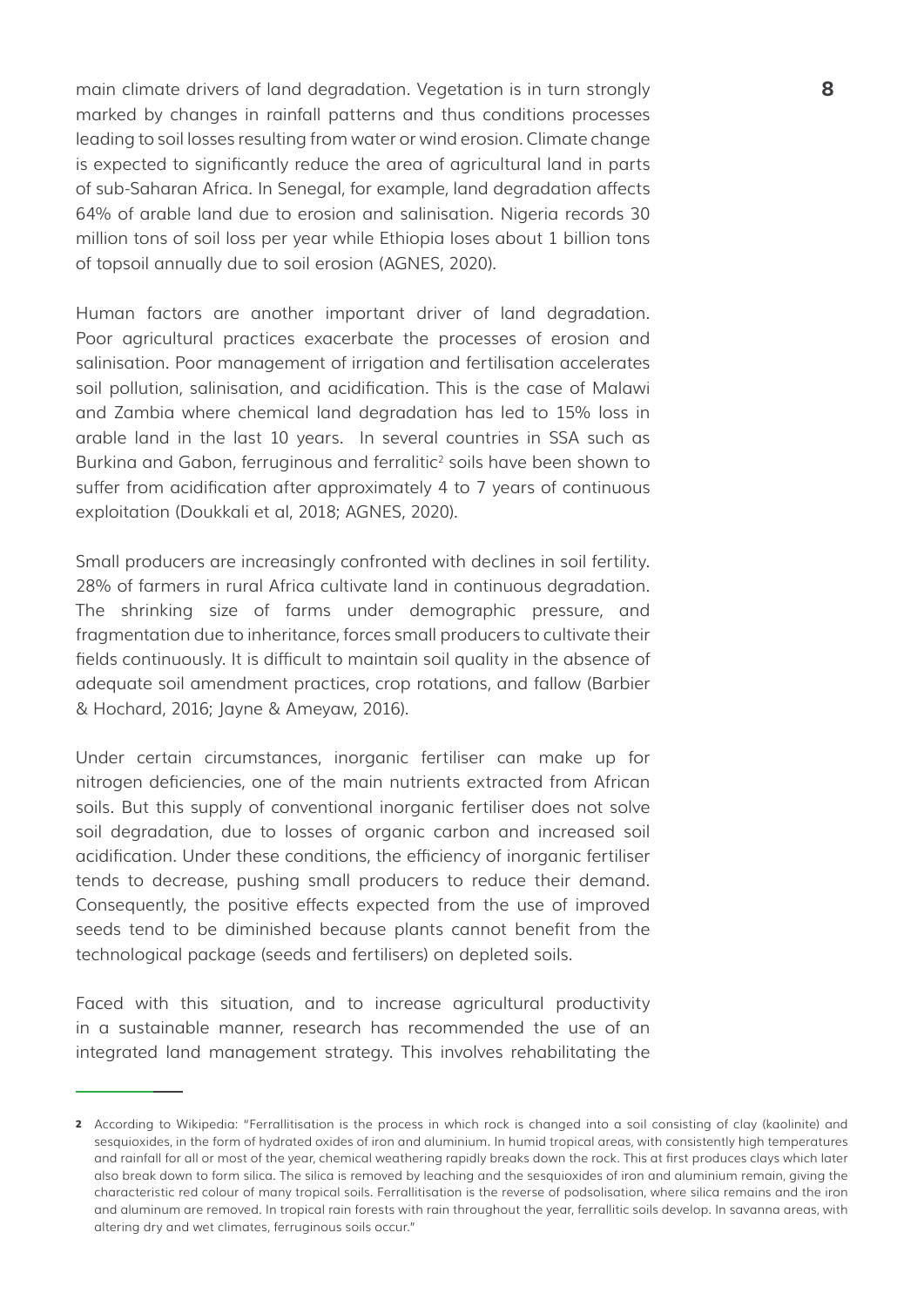soil by increasing organic matter, retaining moisture, and increasing the **9** use of inorganic fertilisers.

A recent policy brief by the Africa Group of Negotiators Experts Support (AGNES, 2020) based on the IPCC special report on land degradation, clearly demonstrates that land degradation and climate change reinforce each other. The brief states that "Land degradation reduces carbon sinks resulting in more emissions while climate change through heat stress and rainfall variability intensifies the rate and magnitude of land degradation" (AGNES, 2020, p. 1). These interactions have negative implications on agricultural productivity, affecting food security. In Zimbabwe, 10% of communal land is seriously eroded due to farming or grazing, while the Sahel experiences a 3% per annum decline in agricultural production as a result of land degradation (Doukkali et al, 2018). If trends are maintained, more than half of the cultivated agricultural area in Africa will be lost by 2050. Given the contribution of agriculture to GDP and employment, land degradation will have profound negative implications for the livelihoods of the people, in particular the poorest living in the most degraded areas. Data show that in 2007, around 1.5 billion people made their living from degraded land.

#### **Evolution of food demand in Africa and the importance of food markets**

One of the significant developments in SSA in recent decades concerns the demand for food. West Africa is a good example of this development. As a result of strong population growth, rapid urbanisation and rising incomes, the West African food market has experienced strong growth. In 2010, it reached \$178 billion or 36% of regional GDP. The share of household income spent on food was 52%. Market transactions amounted to \$126 billion, indicating a transformation from a subsistencebased economy to a market economy (Allen & Heinrigs, 2016). What are the drivers of this structural change?

Urbanisation is one of the driving forces behind this change. Large cities and small towns have grown in size and number. They are linked together by a relatively dense transport and communications network, bringing rural areas closer to cities. Around growing urban areas, there is a spatial organisation of trade and markets. Urbanisation has been accompanied by a fundamental change in the markets<sup>3</sup>. They have become the main source of supply for urban households. Urban growth is therefore not only a factor in integrating rural areas into the market economy; it is also a driving force in transforming agrifood production systems.

<sup>3</sup> We mean markets in a broader sense, not physical markets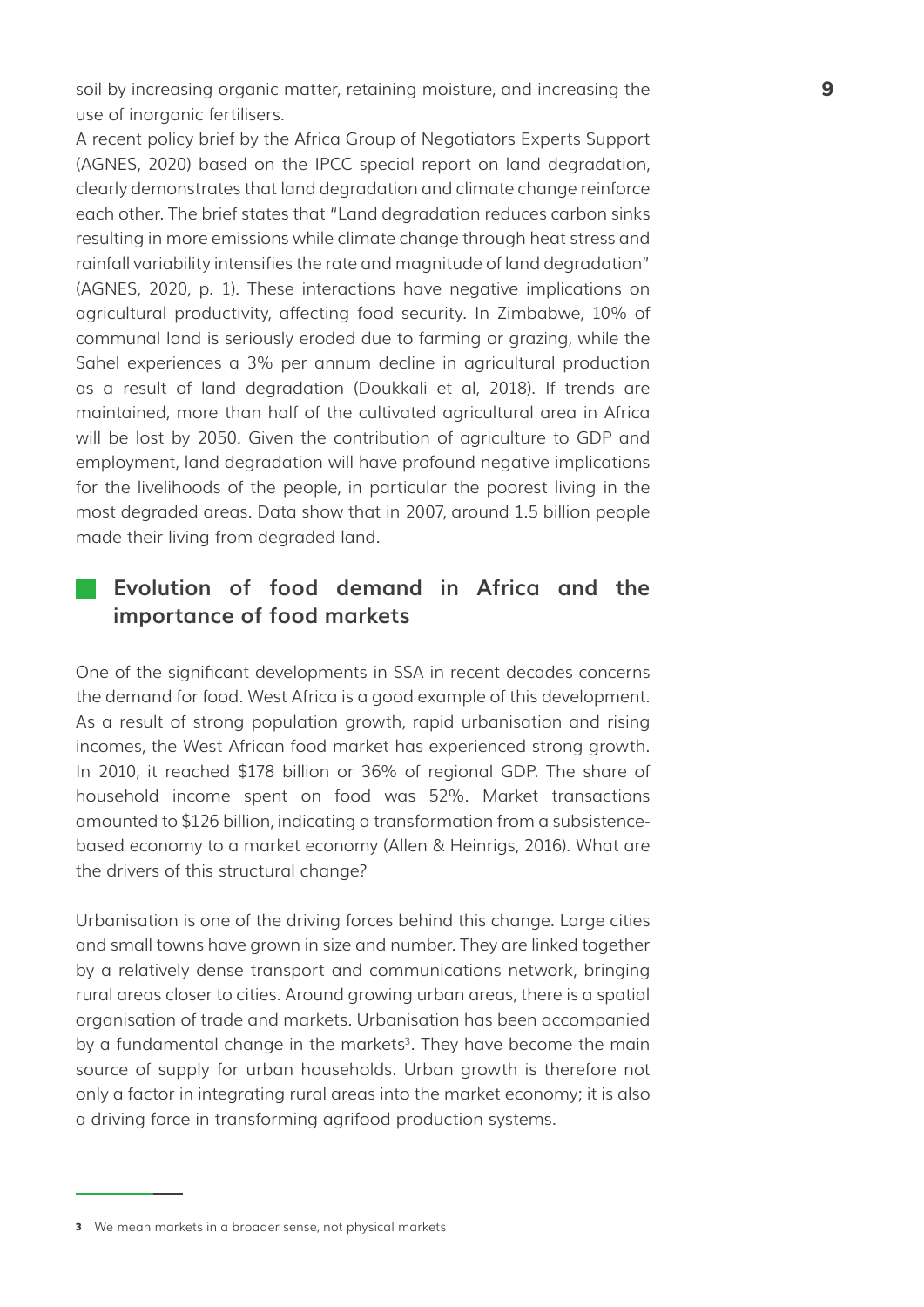New eating habits are another determinant of structural changes in food **10** demand. Food preferences are changing dramatically with changes in urban lifestyles and rising incomes. According to Engels's law, the share of income spent on food purchases decreases as income increases. Since most of the population is just above the poverty line, substantial sums are still spent on food purchases. Urban households spend 46% of their income on food, while in rural areas, this rate is 60%. Processed products are also occupying an increasingly large share of household spending. They represent 39% of household food consumption, i.e. 41% in urban areas and 36% in rural areas. Wealthy households spend the largest share of their food consumption (49%) on processed products. Even for poor households, processed products occupy a large share (36%) of their food expenditure (Allen & Heinrigs, 2016).

The increase in demand for food is accompanied by a sharp increase in demand for convenience food, including street food. In African cities, more and more people eat outside their family compound, either because of professional duties, time constraints, or ease of access. Consumers are therefore ready to pay a premium so that the processing and preparation of food is done upstream, thus leading to an increase in the level of post-harvest activities in the food system<sup>4</sup> (Staatz & Hollinger, 2016).

How agricultural production systems adapt to respond effectively to this increasing urban food demand is one of the major challenges that agricultural policies must tackle. The transformation of agriculture and the subsequent increase in incomes of smallholder farmers depend on it.

## **Pathways towards Agricultural transformation in Africa**

Rapid urbanisation, changing diets, and growth in per capita income in SSA have led to major changes in food systems. They have boosted the growth of domestic and regional food markets while opening real opportunities for small producers. At the same time, these opportunities constitute

**COLLEGE** 

**In African cities, more and more people eat outside their family compound, either because of professional duties, time constraints, or ease of access.** 

a challenge for smallholder producers in their capacity to meet this growing demand from an urban population whose preferences are more oriented towards animal products, fresh vegetables, fruits, and processed products. In addition, producers must respond to constraints

<sup>4</sup> The food system should nevertheless factor in the tradeoffs of a strong growth in the consumption of processed products due to the rise in incomes, with as a corollary the increase in noncommunicable diseases linked to diet-related behavior. Putting in place a comprehensive food policy that promotes healthy and nutritious food for the population, including educating the youngest should be a key priority for Africa's policymakers.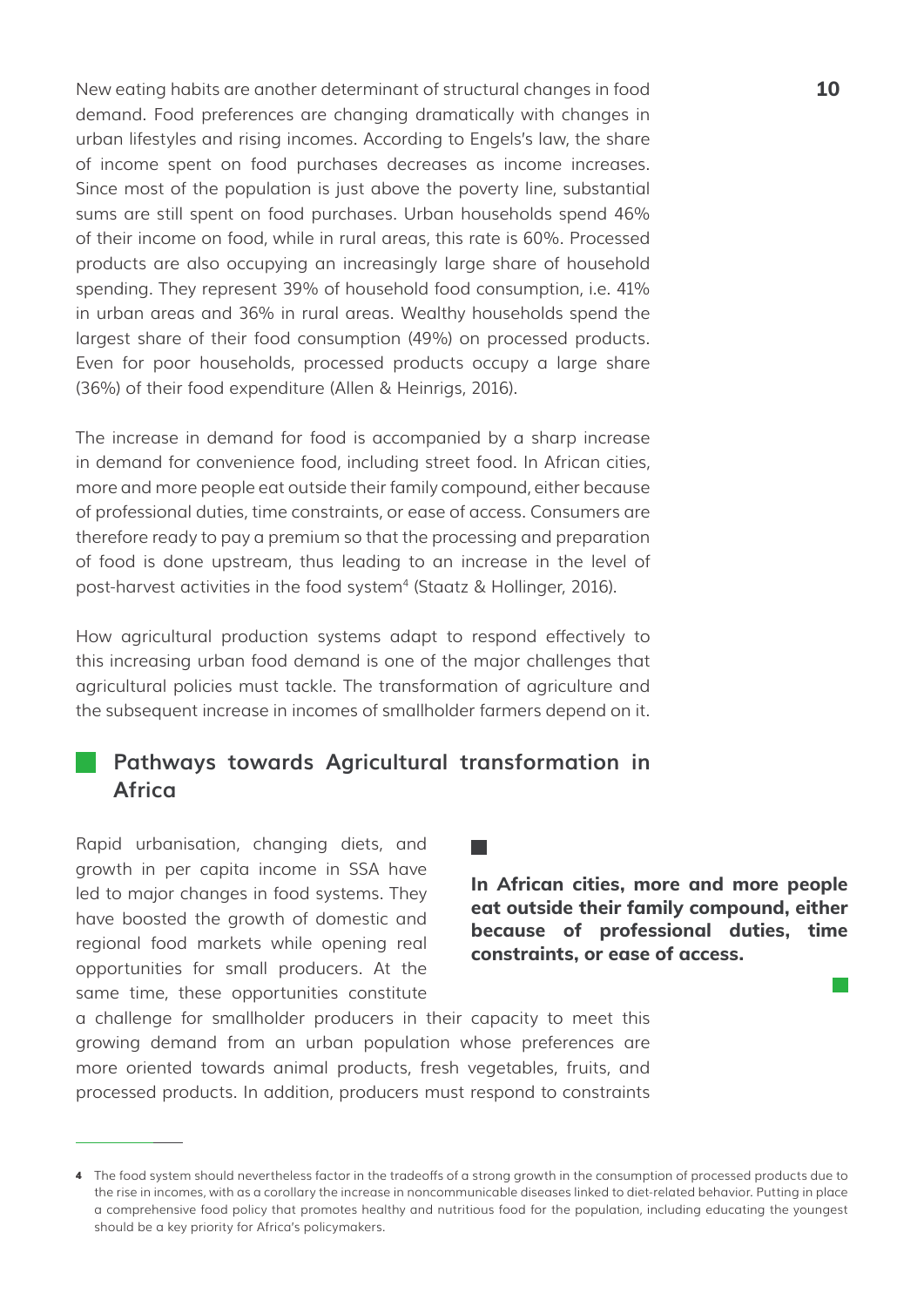such as weakness and uncertainty around input and product markets, **11** huge post-harvest losses, climatic uncertainty, high transaction costs, and weak agricultural research and extension programs. Taking stock of the low use of inputs in SSA and the obstacles to the expansion of the input market in the region, Kelly, Adesina & Gordon (2003) point to the ineffectiveness of the distribution of inputs and credits as well as the inadequate level of public investment. They recommend that governments focus their efforts on the provision of public goods (roads, irrigation, basic education, market information systems, agricultural research and extension) and on improving institutions (compliance with laws and regulations, promotion of grades and standards). These interventions help lower production costs and increase demand from producers, thereby prompting the private sector to further expand its distribution networks.

Addressing the weaknesses of product markets requires institutional innovations. These include the promotion of contract farming, support for cooperatives and other producer organisations, the creation of systems of grades and standards, the existence of dispute settlements mechanisms, and the promotion of effective governance of agricultural value chains. All these interventions must be complemented by bold investments in infrastructure, agricultural research and extension, and market information systems.

To support smallholder farmers in exploiting the new opportunities offered by the current environment, the following policies should be implemented:

- The adoption of improved technologies is likely to increase yields and reduce post-harvest losses. In addition to technology acquisition efforts, a holistic approach integrating investments in agricultural research and extension is required. Special emphasis should be given to the proper functioning of the input and product markets. Without this, producers have no incentive to produce for the market, or to access technologies that improve yields.
- Increasing public investments in physical infrastructure such as roads can generate significant benefits, particularly in production and post-harvest activities. Beyond these interventions, policymakers must involve the private sector by creating a favourable environment and by promoting private investments in storage, processing, and marketing infrastructure. Inclusive business models should be promoted. The government and its technical and financial partners must encourage the private sector to invest in models that offer beneficial prospects to smallholder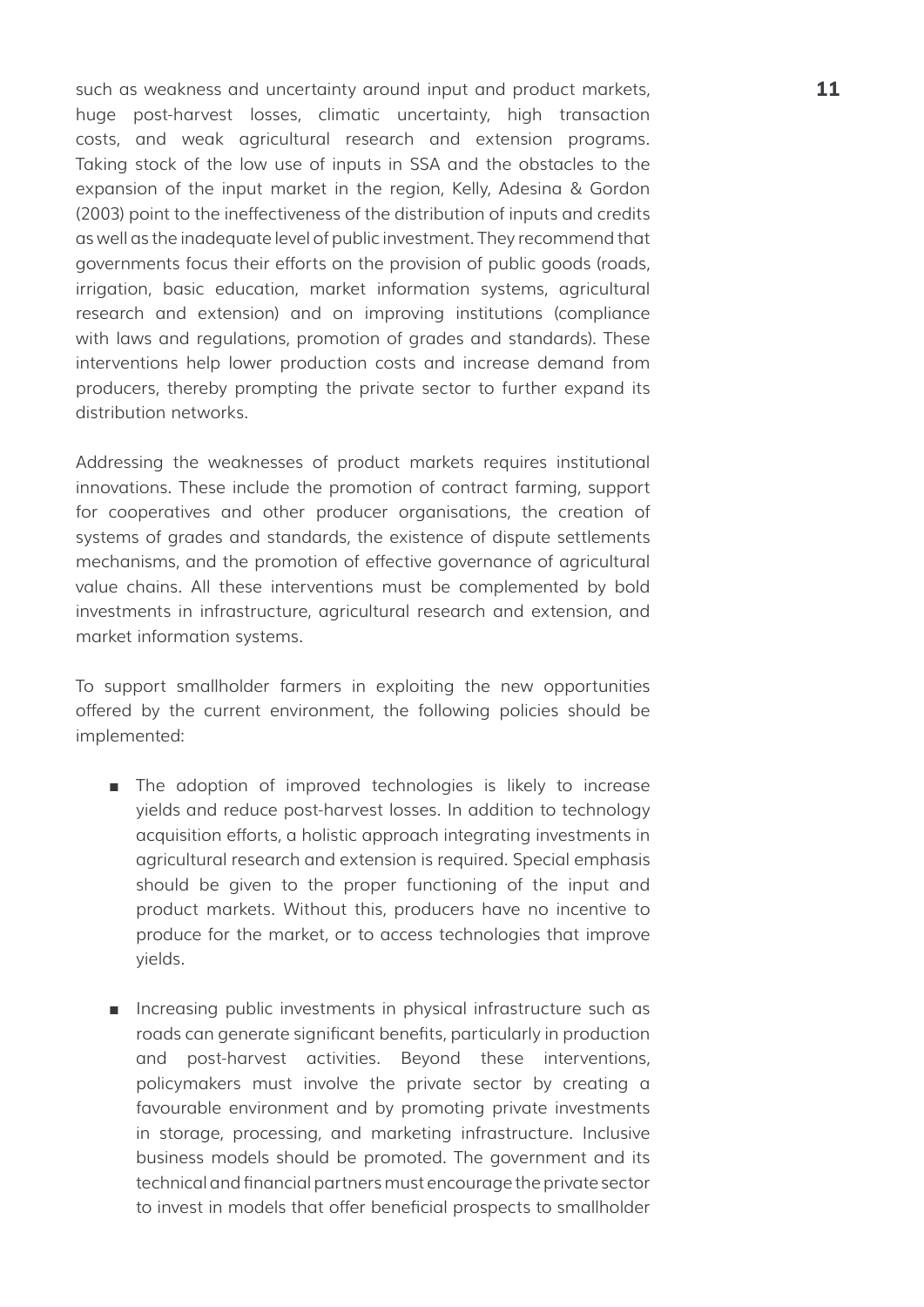producers, by providing them with knowledge and access to **12** input and output markets. There are value chain development projects demonstrating the viability of these mechanisms, which put small producers at the heart of the system and provides the private sector the prospect of a reasonable profit. These good practices must be scaled.

- Above all, policymakers must develop transparent mechanisms thus minimising their intervention in product markets. Intervention often weakens private sector incentives in post-harvest activities (storage, processing, marketing). By setting up an environment based on transparent and incentivised rules, public authorities minimise market uncertainties and thus make it possible to test models and to scale up if successful.
- Access to finance is critical for agricultural transformation. For smallholder farmers, inadequate financing of agricultural activities has been a major obstacle. Innovative financing approaches are being tested by the private sector and development partners to mobilise additional resources and tackle prevalent market failures. Given the importance of agricultural finance, African governments should be more committed to supporting the key players involved in scaling up innovative models of agricultural finance.
- Advances in digital technologies offer tremendous opportunities to transform the African agricultural sector. Aggregating farm data improves the financial inclusion of smallholders. The proliferation of mobile phones in SSA has made it easier to integrate them with emerging technologies and facilitate scaling up. As a result, different actors in the value chain can now trade more easily, thereby increasing the productivity of the entire value chain, through increased market access and cost efficiency along the chain. Despite these advances, smallholder farmers suffer from the lack of control over large information flows due to the complexity of the new technologies and their weak technical capacities. In many countries, governments and development partners are promoting multi-stakeholder partnerships for the development and promotion of digital technologies in the agricultural sector. These have the potential to transform the food system, increasing the inclusion of smallholder farmers and fostering greater involvement of women and young people. Finally, digitalising the agricultural sector has two additional advantages. It will remedy the lack of data for decision-making and attract youth whose involvement is critical to the sustainability of the sector.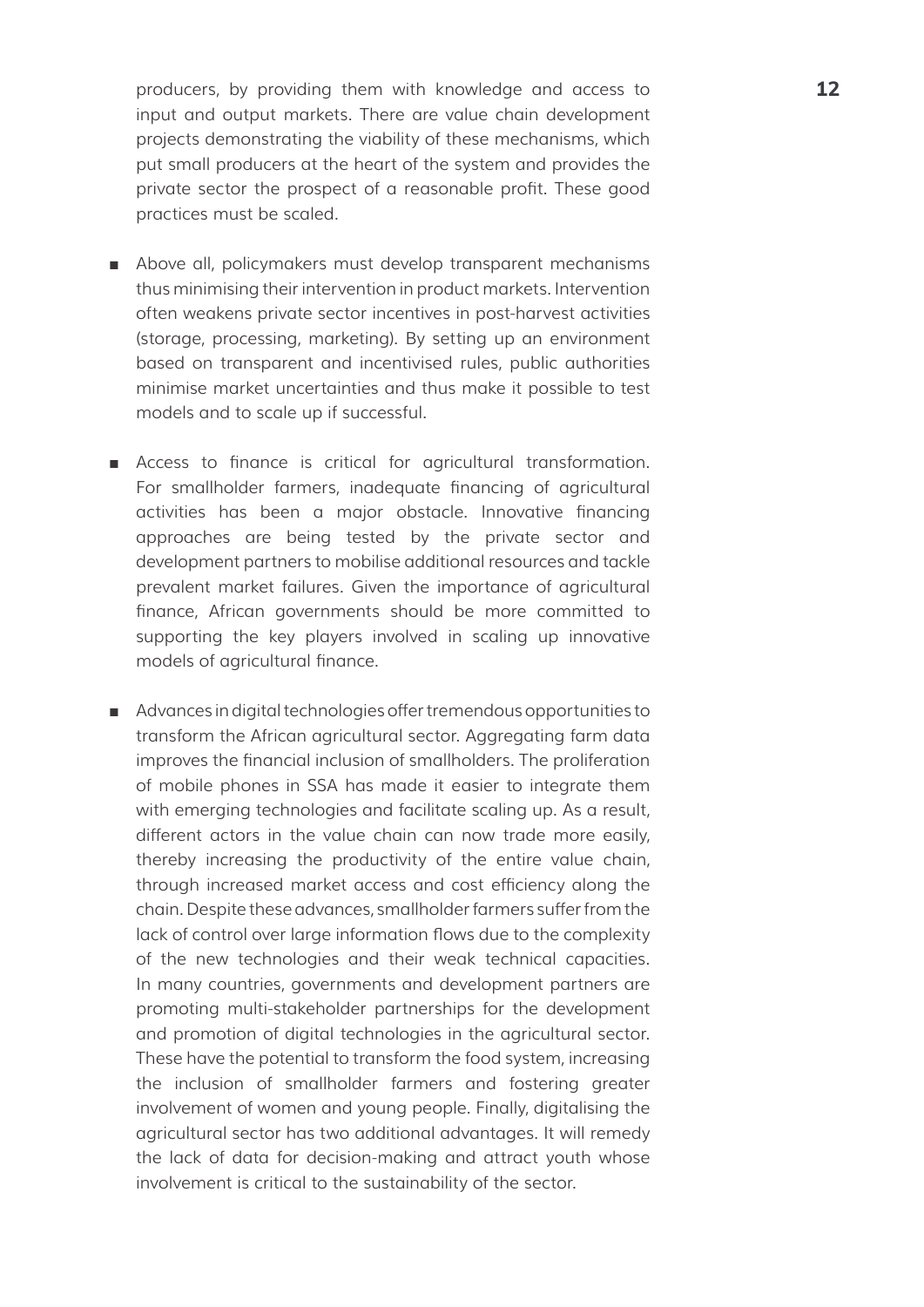■ Investing in women and youth is critical given their role in **13** agricultural value chains, as well as women's role in food and nutrition security. It is important to strengthen the entrepreneurial and technical skills of women and youth, and to provide them with training and capacity building, while harnessing their innovative potential. Education is key to facilitating women and youths' access to information and better technologies, which are critical to moving beyond production and running successful rural businesses. Investing in education for women and youth, while strengthening their entrepreneurial capacities, is insufficient without creating an enabling environment positioning them with better access to productive assets and markets. Finally, it is important to develop gender-sensitive agricultural and nutrition policies, in order to boost attention to rural women as key actors of food and nutrition security, while overcoming the challenge of feeding an increasing population.

**Talling** 

The 2003 adoption of CAADP in Maputo highlighted the commitment of African heads of state to prioritising agriculture as an engine for economic growth, poverty reduction and the improvement of food and nutritional security. More than a decade later, the Malabo Declaration (2014) reaffirms

**To be successful, innovative financing tools must be mobilised to integrate the diversity of actors around agricultural value chains.**

Maputo's options but incorporates new commitments to reduce child malnutrition, post-harvest losses, and livelihood vulnerabilities. Despite implementation challenges, the political will at the continental level is unequivocal.

On the ground implementation of this transformative agenda requires a holistic intervention including the provision of appropriate technologies to producers (certified seeds, organic and inorganic fertilisers, and technology to restore soil fertility), the promotion of efficient agricultural advisory services that can facilitate technology adoption, and the development of domestic and regional markets for food and other agricultural products.

Financing and investment are also key ingredients for transforming African agriculture. The needs are immense. They include, for instance, financing smallholder farmers, other value chain actors, entrepreneurs, access to roads and other infrastructure, the development of market infrastructure, as well as research & development. To be successful, innovative financing tools must be mobilised to integrate the diversity of actors around agricultural value chains. Several experiments conducted on a small scale have demonstrated the potential for great improvements in innovative credit tools, risk management tools, result-based financing, and crowdfunding.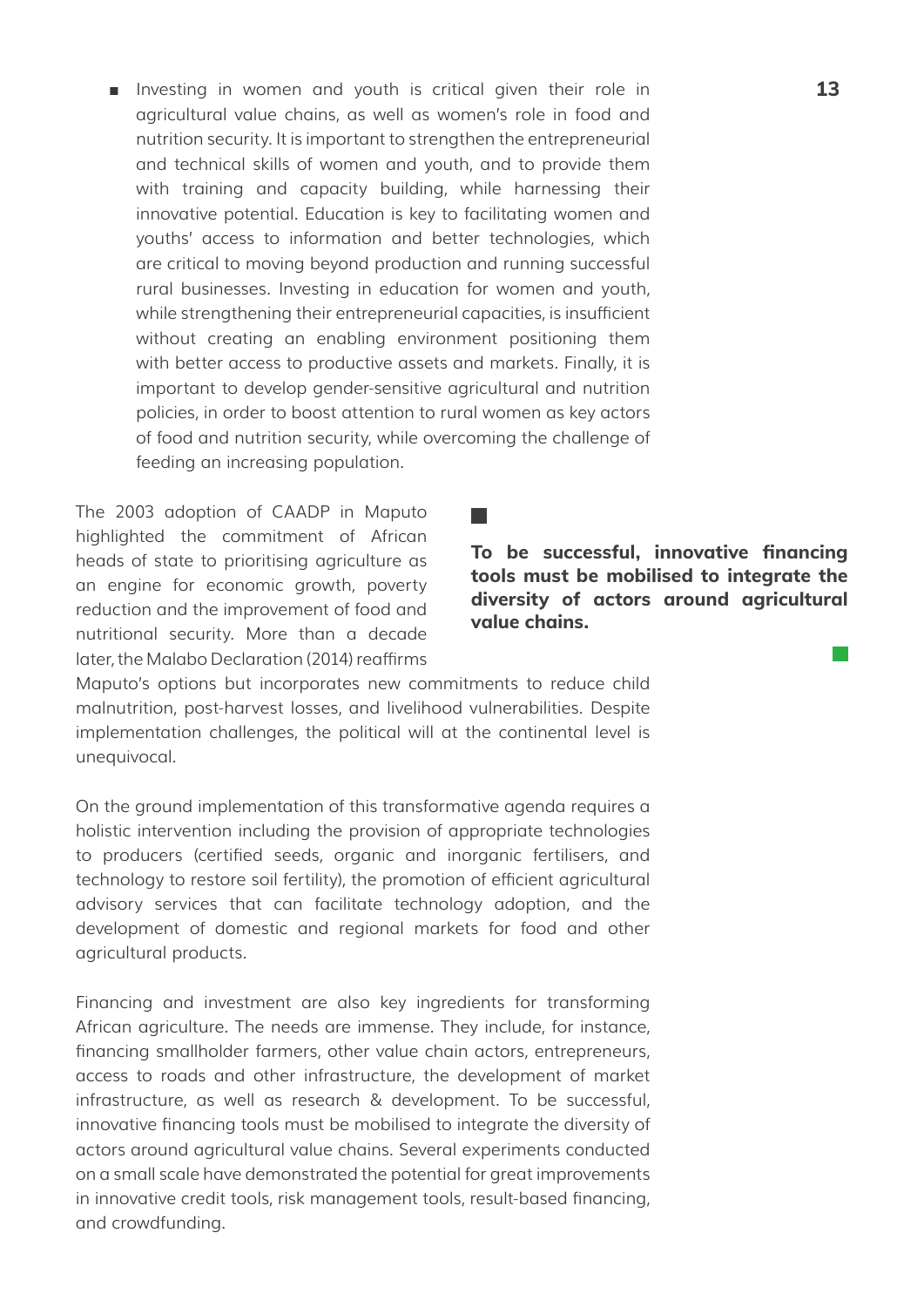The path of African agriculture will depend on the fate of family farming **14** systems. Family farmers and other smallholder farmers account for more than 80% of agricultural producers and produce 98% of food crops. Building a sustainable intensification around these family farmers is the fundamental strategy to adopt. The success of this intensification supposes increased access to the market, thus allowing the producer to put surplus production on the market, while respecting quality standards and receiving in return a remunerative price. The obstacles faced by small producers are numerous: high transaction costs, high post-harvest losses, counterproductive government policies, high cost of inputs, etc. A determined commitment from public authorities and progressive policies are essential to remove all these bottlenecks and respond to continuously growing urban food demand (Ameyaw & Jayne, 2016).

#### **Conclusion and recommendations**

For several decades, SSA has stood out through the image of major challenges that beset it: rapid population growth, accelerating urbanisation, chronic food insecurity, and strong threats from climate variability and land degradation. These challenges, while worrisome, can be transformed into opportunities that can strengthen African agriculture, transforming it into a vehicle for inclusive economic growth. Government initiatives around prioritising the agricultural sector in public interventions, large although insufficient investments by the private sector, and the commitment of smallholder farmers and their organisations to cope are reasons for satisfaction. Today, smallholder producers have more options for the seeds and fertilisers than they use . They also have access to the markets for their products. Gleams of progress are perceptible. More and more smallholders are coming out of survival strategies and considering agricultural production as a real business. Likewise, agrifood systems are changing, moving away from self-subsistence tendencies and towards commercial agriculture centred on consumer preferences.

Despite these notable changes, colossal long-term efforts are still needed to achieve the transformation of African agriculture, thereby assuring the population a more decent life. Key recommendations include:

- Increasing the funding of national agricultural research systems so that they can respond to the challenges of the climate, land degradation and changes in consumer preferences by making suitable technologies available to smallholder farmers.
- Supporting the implementation of effective and sustainable agricultural advisory programs capable of providing smallholder agricultural producers with the skills necessary to be more productive, and to adapt to different environmental constraints.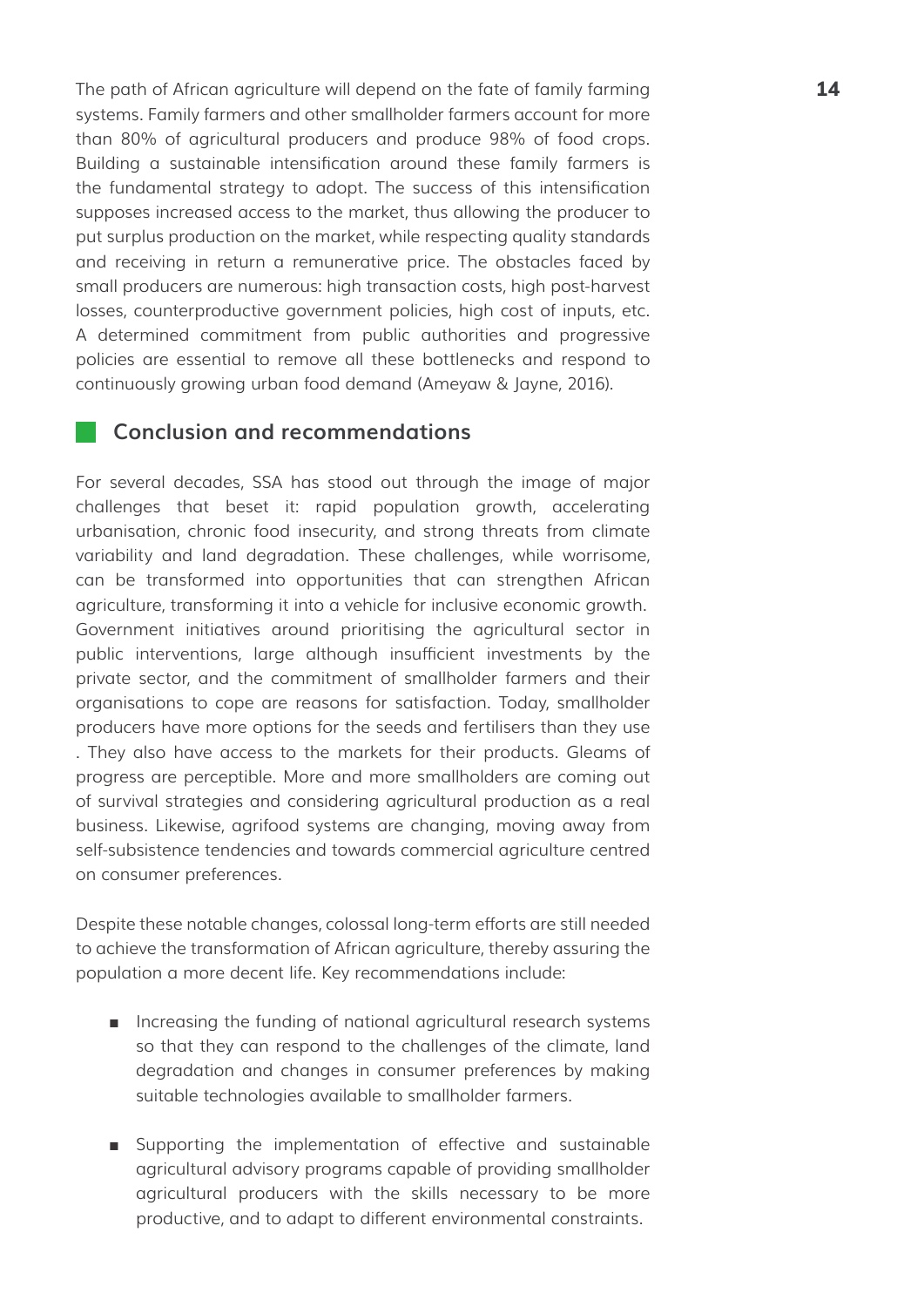- If the current trend of land degradation continues, more than **15** half of the cultivated agricultural area in Africa will be lost by 2050. To avoid the devastating consequences on the livelihoods of populations, with the poorest living in the most degraded areas, research has recommended the use of an integrated land management strategy. This strategy involves rehabilitating the soil by increasing organic matter, retaining moisture and increasing the use of inorganic fertilisers. This is the fundamental way to increase agricultural productivity in a sustainable way.
- We have seen that the large youth population could be an opportunity for African economies. This mass of young people could be attracted by key links in value chains such as mechanisation, processing, transport, and marketing services, especially in the context of major innovations in digital services. The great difficulty lies in the mismatch between the skills provided by universities and other training centres and the demand for skills from agricultural and agrifood companies. Therefore, African governments should make huge investments to ensure adequate agricultural technical and vocational education and training systems, and build the skills of young people to seize the entrepreneurship opportunities offered by agriculture. These investments should integrate a specific component to improve the entrepreneurial skills of women and allow them to go beyond subsistence crops with low added value.
- Given the numerical importance of family farmers, their role in food production and in the preservation of biodiversity, the fate of future African agriculture will depend on the fate of family farming systems. Therefore, public policies must opt bluntly for the construction of a sustainable intensification around these family farmers. This assumes that public intervention must ensure that all the constraints facing this type of agriculture are removed. The intervention of the private sector is beneficial. However, it should operate through inclusive business models.

#### **References**

AfDB, OECD, UNDP. 2016. African Economic Outlook 2016: Sustainable Cities and Structural Transformation. [https://www.afdb.org/fileadmin/](https://www.afdb.org/fileadmin/uploads/afdb/Documents/Publications/AEO_2016_Report_Full_English.pdf ) [uploads/afdb/Documents/Publications/AEO\\_2016\\_Report\\_Full\\_English.](https://www.afdb.org/fileadmin/uploads/afdb/Documents/Publications/AEO_2016_Report_Full_English.pdf ) [pdf](https://www.afdb.org/fileadmin/uploads/afdb/Documents/Publications/AEO_2016_Report_Full_English.pdf )

Africa Group of Negotiators Experts Support - AGNES (2020) "Land Degradation and Climate Change in Africa" Policy Brief No. 2; March.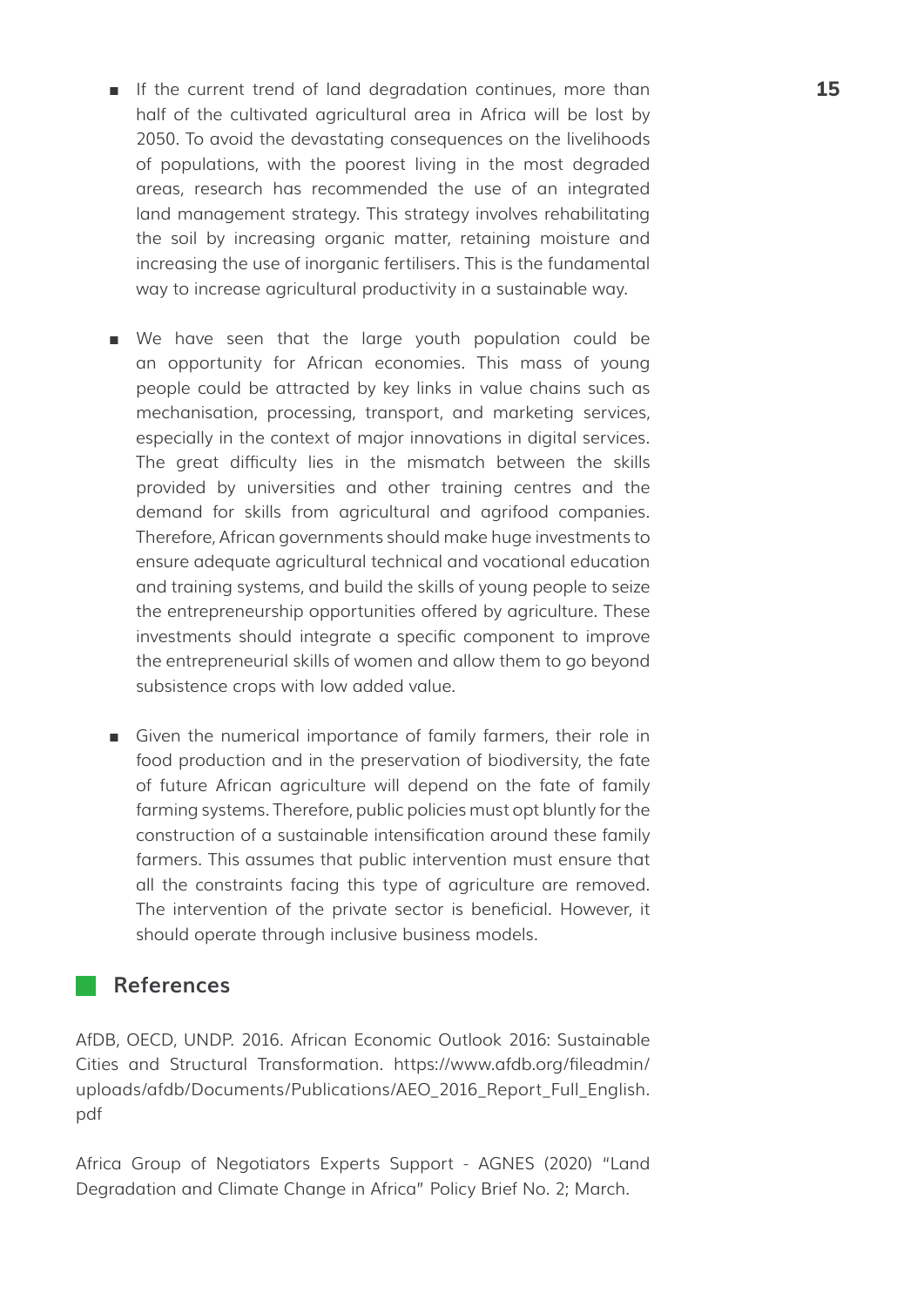Ahmed S. A., Cruz M., Go D.S., Maliszewska M. and Osorio-Rodarte I. **16** (2014), "How significant is Africa's demographic dividend for its future growth and poverty reduction?", *World Bank Policy Research Working Paper*, No. 7134, Washington, DC.

Allen, T. and P. Heinrigs (2016), "Emerging Opportunities in the West African Food Economy", *West African Papers,* No. 01, OECD Publishing, Paris. <http://dx.doi.org/10.1787/5jlvfj4968jb-en>

Ameyaw D. S. &. Jayne T. S. "Progress towards Agricultural Transformation in Africa. Putting it all together." In Africa Agriculture Status Report 2016, AGRA.

AUC/OECD. 2018. Africa's Development Dynamics 2018: Growth, Jobs and Inequalities, AUC, Addis Ababa/OECD Publishing, Paris. [https://au.int/](https://au.int/sites/default/files/documents/35488-doc-africas_development_dynamics_report_2018-en.pdf http://www3.weforum.org/docs/WEF ACR_2017.pdf) sites/default/files/documents/35488-doc-africas\_development\_dynamics [report\\_2018-en.pdf http://www3.weforum.org/docs/WEF ACR\\_2017.pdf](https://au.int/sites/default/files/documents/35488-doc-africas_development_dynamics_report_2018-en.pdf http://www3.weforum.org/docs/WEF ACR_2017.pdf)

Barbier, E., & Hochard, J. (2016). Poverty and the spatial distribution of rural population (Policy Research Working Paper, WPS 7101). Washington, DC: World Bank Group.

Bongaarts & Casterline, 2012; Guengant 2007; Guengant 2012; and Guengant & May 2011a

Cockx, L., Colen, L., De Weerdt, J., Gomez Y Paloma, S. (2019), Urbanization as a driver of changing food demand in Africa: Evidence from rural-urban migration in Tanzania, EUR 28756 EN, Publications Office of the European Union, Luxembourg, 2019, ISBN 978-92-79-73182-2, doi:10.2760/515064, JRC107918.

Doukkali, M.R., Tharcisse G. & Tudal S. 2018. Is land degradation neutrality possible in Africa? Policy Center for the New South.

FAO. 2017. The Future of Food and Agriculture: Trends and Challenges. <http://www.fao.org/3/a-i6583e.pdf>

FAO. 2017a. The State of Food and Agriculture: Leveraging Food Systems for Inclusive Rural Transformation.<http://www.fao.org/3/a-i7658e.pdf>

FAO. 2011. The State of Food and Agriculture 2010–11. Women in agriculture: closing the gender gap for development. Rome.

Fine, D., van Wamelen, A., Lund, S., Cabral, A., Taoufiki, M., Dörr, N., Leke, A., Roxburgh, C., Schubert, J., Cook, P., 2012. Africa at Work: Job Creation and Inclusive Growth. McKinsey Global Institute, Boston.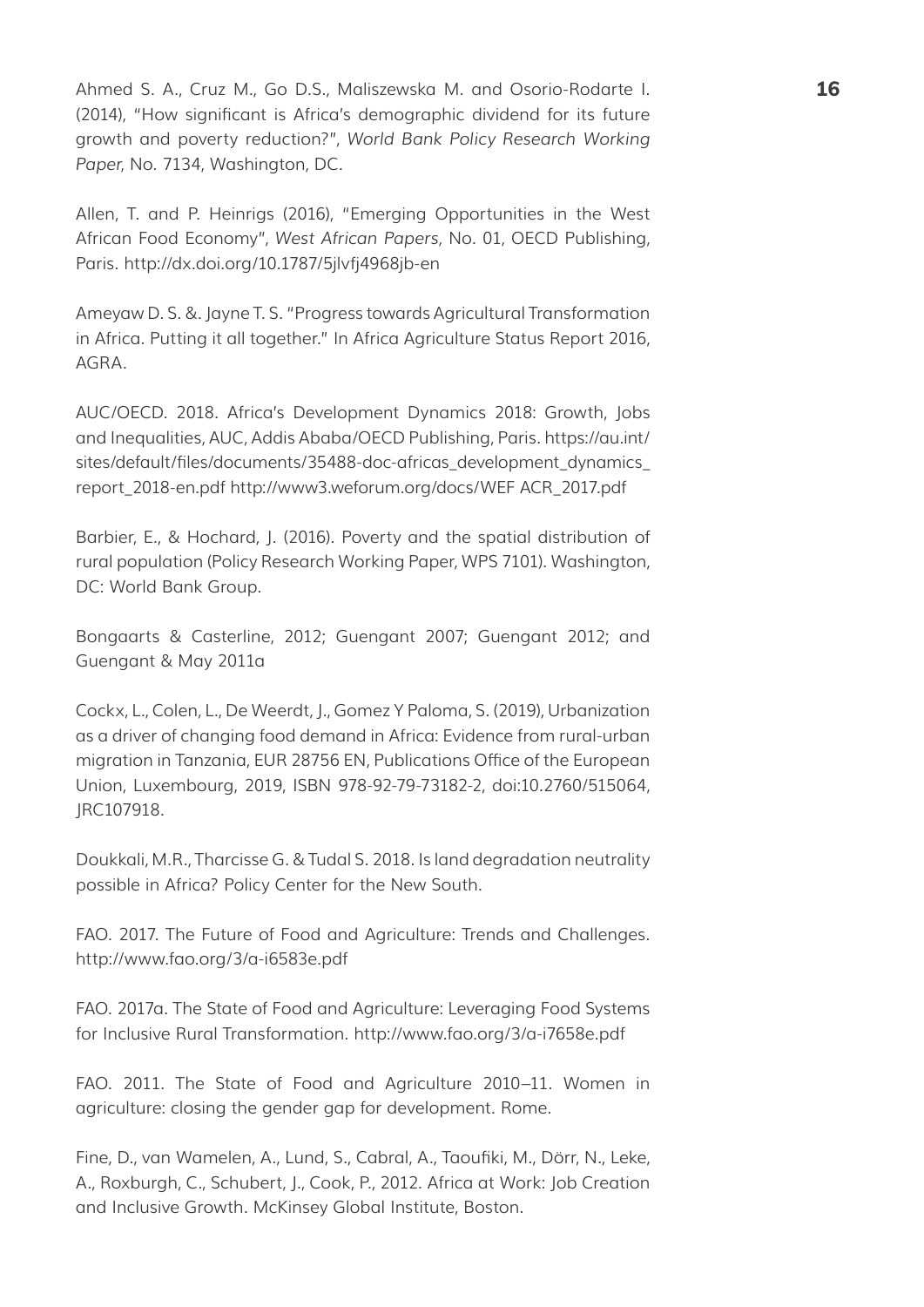Guengant, J.-P., and May, J.F. 2013. Africa 2050: African Demography. **17** Africa Emerging Markets Forum 2013

Headey D.D., Jayne T.S. "Adaptation to land constraints: Is Africa different?" / Food Policy 48 (2014) 18–33

Jayne T. S. & Ameyaw D. (2016) "Africa's Emerging Agricultural Transformation: Evidence, Opportunities and Challenges" in Africa agriculture Status report 2016: progress towards agricultural transformation in Africa, AGRA.

Jayne T.S., Chamberlin J., Headey D.D. "Land pressures, the evolution of farming systems, and development strategies in Africa: A synthesis" Food Policy 48 (2014) 1–17

Jayne T., Yeboah F. K., and Henry C. (2017) "The future of work in African agriculture: Trends and drivers of change" ILO, Working Paper No. 25, December.

Kelly V., Adesina A.A., and Gordon A. (2003) "Expanding Access to Agricultural Inputs in Africa: A Review of Recent Market Development Experience", Food Policy 28(4):379-404. DOI: 10.1016/j.foodpol.2003.08.006

Kherallah M., Delgado C., Gabre-Madhin E., Minot N., Johnson M. "Reforming agricultural markets in Africa: achievements and challenges", IFPRI, The John Hopkins University Press, 2002.

Losch, B., (2012). Agriculture: The Key to the Employment Challenge, Perspective #19. CIRAD, Montpellier, France.

Mabiso, A., Benfica, R. 2019. The narrative on rural youth and economic opportunities in Africa: facts, myths and gaps. Papers of the 2019 Rural Development Report, IFAD Research Series 61.

Njobe, B. and S. Kaaria. 2015. Women and Agriculture: the untapped opportunity in the wave of transformation. Background Paper. AfDB, UNECA, African Union. [https://www.afdb.org/fileadmin/uploads/](https://www.afdb.org/fileadmin/uploads/afdb/Documents/Events/DakAgri2015/Women_and_Agriculture_The_Untapped_Opportunity_in_the_Wave_of_Transformation.pdf ) [afdb/Documents/Events/DakAgri2015/Women\\_and\\_Agriculture\\_The\\_](https://www.afdb.org/fileadmin/uploads/afdb/Documents/Events/DakAgri2015/Women_and_Agriculture_The_Untapped_Opportunity_in_the_Wave_of_Transformation.pdf ) Untapped Opportunity in the Wave of Transformation.pdf

Reardon, T., Tschirley, D., Haggblade, S., Minten, B., Timmer, C.P., & Liverpool-Tasie, S. (2013). "Five interlinked transformations in the African agrifood economy: food security implications." Paper prepared for "Harnessing Innovation for African Agriculture and Food Systems: Meeting Challenges and Designing for the 21st Century"; 25-26 November 2013, Addis Ababa, Ethiopia.